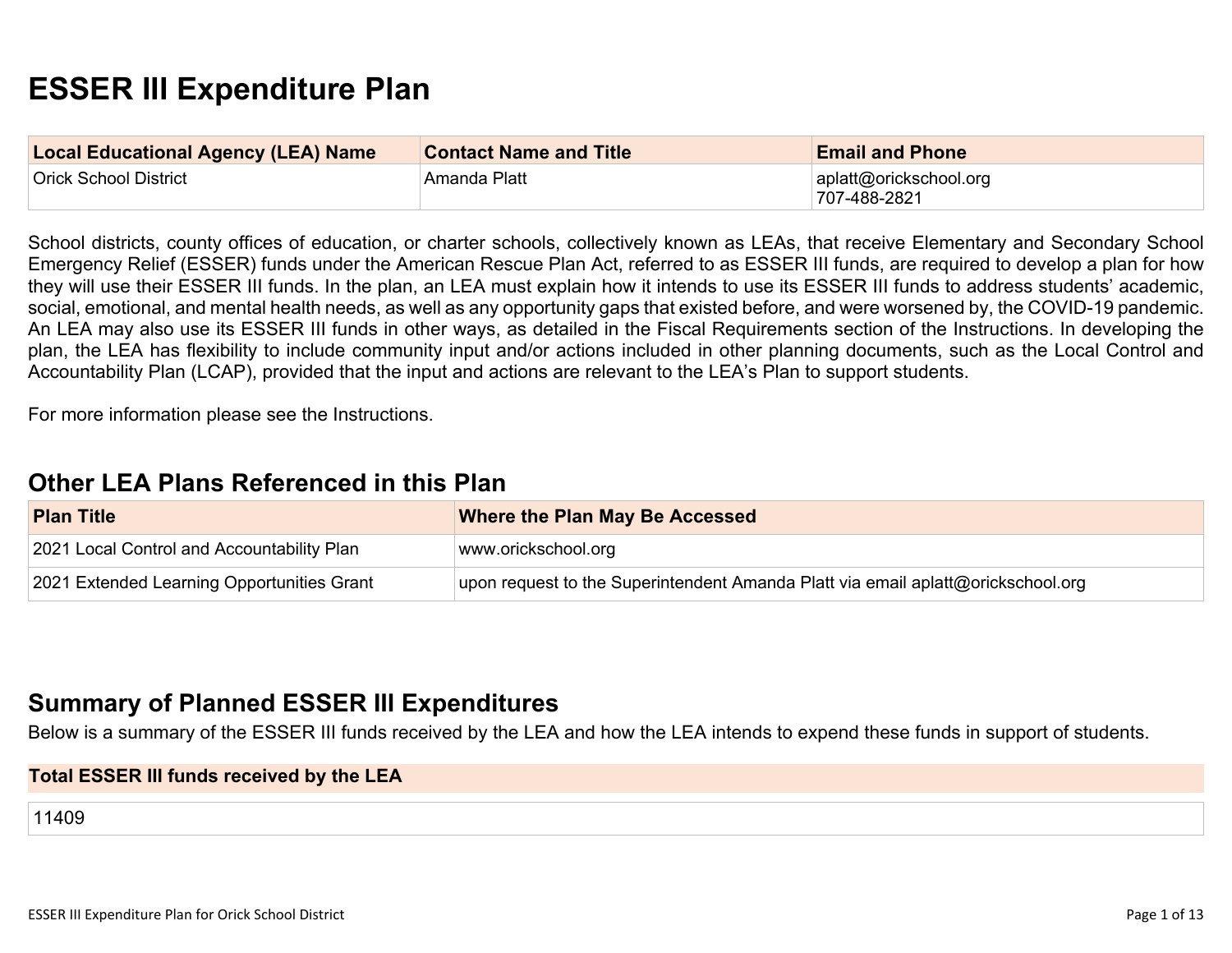| <b>Plan Section</b>                                                                      | <b>Total Planned ESSER III</b> |
|------------------------------------------------------------------------------------------|--------------------------------|
| Strategies for Continuous and Safe In-Person Learning                                    |                                |
| Addressing Lost Instructional Time (a minimum of 20 percent of the LEAs ESSER III funds) | 11409                          |
| Use of Any Remaining Funds                                                               |                                |

#### **Total ESSER III funds included in this plan**

11409

# **[Community Engagement](#page-8-0)**

An LEA's decisions about how to use its ESSER III funds will directly impact the students, families, and the local community. The following is a description of how the LEA meaningfully consulted with its community members in determining the prevention and mitigation strategies, strategies to address the academic impact of lost instructional time, and any other strategies or activities to be implemented by the LEA. In developing the plan, the LEA has flexibility to include input received from community members during the development of other LEA Plans, such as the LCAP, provided that the input is relevant to the development of the LEA's ESSER III Expenditure Plan.

For specific requirements, including a list of the community members that an LEA is required to consult with, please see the Community Engagement section of the Instructions.

A description of the efforts made by the LEA to meaningfully consult with its required community members and the opportunities provided by the LEA for public input in the development of the plan.

Orick School District used survey data from the Extended Learning Opportunities Grant community input forms to create this plan. Parents were given the google form/survey in paper form and email during April 2021. Certificated and Classified Staff, community and students were given the google form/survey in paper form on April 30, 2021 at a school community event. Student input from a Spring 2021 school culture survey/google form was considered as well. Orick School District does not have English Language Learners at this time. Input is considered to include the underserved populations, due to our entire school qualifying for NSLP. Additionally, special effort was made to collect input from our Homeless students and their families, as well as those in our Special Education program, with enrollment during 2020-21 being under 30 students this input was received.

A description of how the development of the plan was influenced by community input.

Community input indicates the support for additional staff to provide meaningful small group cross-curricular instruction as a priority. This input in conjunction with our Orick School LCAP goal to increase student achievement led to the development of the plan for ESSER 3 funds.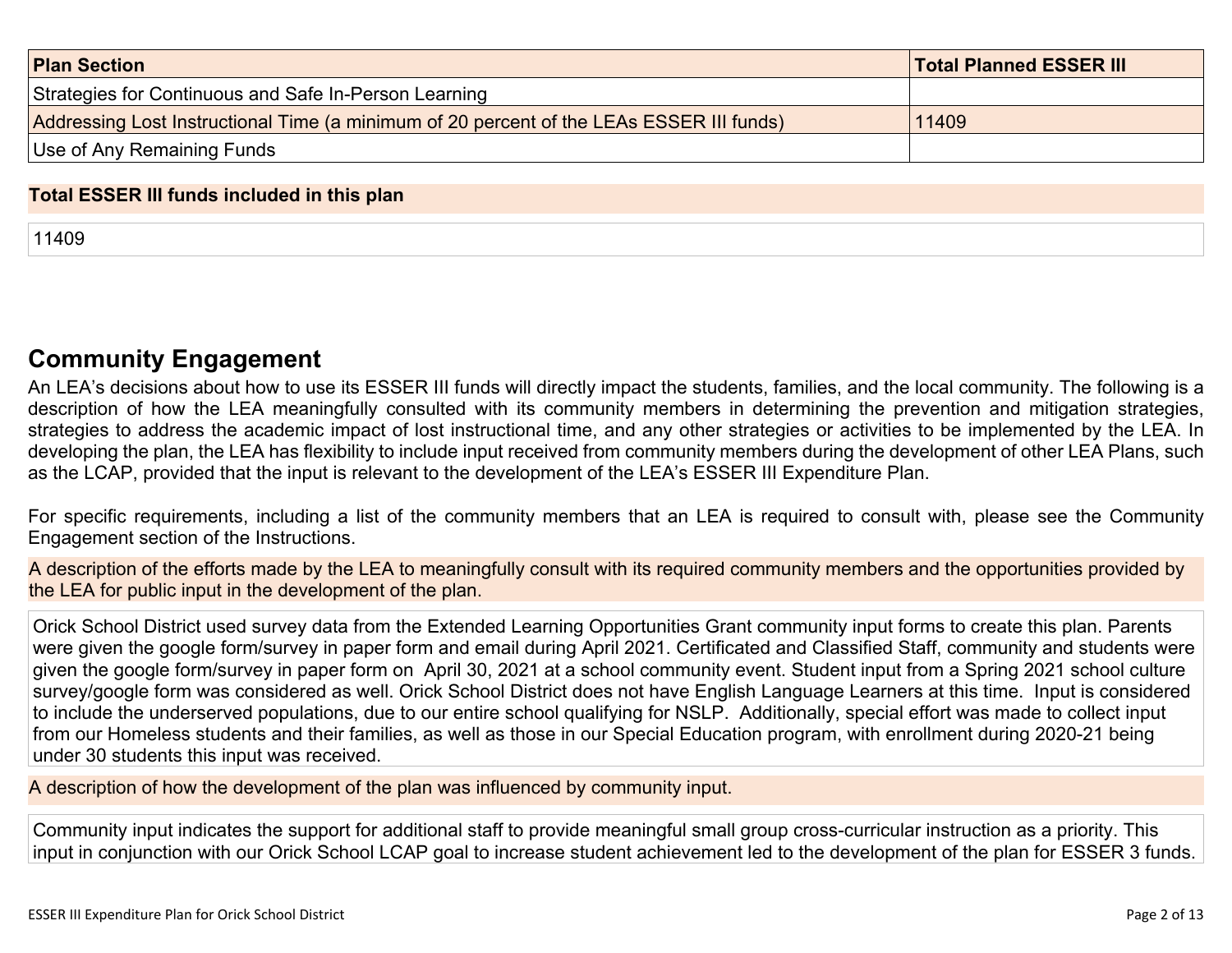# **[Actions and Expenditures to Address Student Needs](#page-10-0)**

The following is the LEA's plan for using its ESSER III funds to meet students' academic, social, emotional, and mental health needs, as well as how the LEA will address the opportunity gaps that existed before, and were exacerbated by, the COVID-19 pandemic. In developing the plan, the LEA has the flexibility to include actions described in existing plans, including the LCAP and/or Expanded Learning Opportunity (ELO) Grant Plan, to the extent that the action(s) address the requirements of the ESSER III Expenditure Plan. For specific requirements, please refer to the Actions and Expenditures to Address Student Needs section of the Instructions.

## **[Strategies for Continuous and Safe In-Person Learning](#page-10-1)**

A description of how the LEA will use funds to continuously and safely operate schools for in-person learning in a way that reduces or prevents the spread of the COVID-19 virus.

#### **Total ESSER III funds being used to implement strategies for continuous and safe in-person learning**

| 0                                     |                     |                           |                                                        |
|---------------------------------------|---------------------|---------------------------|--------------------------------------------------------|
| <b>Plan Alignment (if applicable)</b> | <b>Action Title</b> | <b>Action Description</b> | <b>Planned ESSER III</b><br><b>Funded Expenditures</b> |
|                                       |                     |                           |                                                        |

# **[Addressing the Impact of Lost Instructional Time](#page-11-0)**

A description of how the LEA will use funds to address the academic impact of lost instructional time.

#### **Total ESSER III funds being used to address the academic impact of lost instructional time**

11409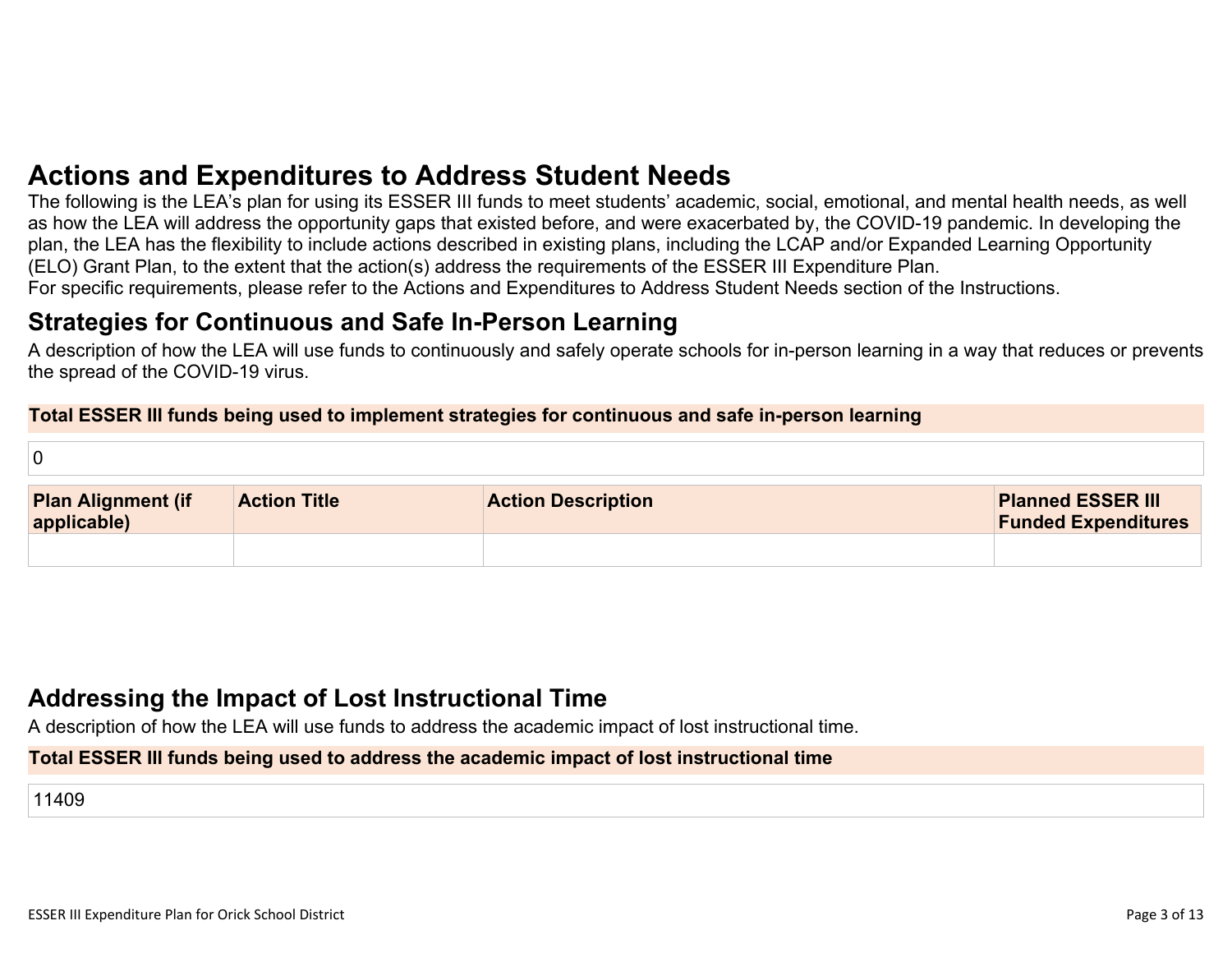| <b>Plan Alignment (if</b><br>applicable)                     | <b>Action Title</b>  | <b>Action Description</b>                                                                                                                                                                                                                                                                                                                                                                                                          | <b>Planned ESSER III</b><br><b>Funded Expenditures</b> |
|--------------------------------------------------------------|----------------------|------------------------------------------------------------------------------------------------------------------------------------------------------------------------------------------------------------------------------------------------------------------------------------------------------------------------------------------------------------------------------------------------------------------------------------|--------------------------------------------------------|
| <b>Extended Learning</b><br>Opportunities and<br><b>LCAP</b> | <b>Teacher Aides</b> | Orick School District will hire two 4 hour per day teacher<br>aides to provide small group instruction in grades TK-8.<br>Teachers aides will participate in Professional Learning<br>opportunities related to Fountas and Pinnell Reading<br>Intervention, Read Naturally Program, SFUSD Multi-Grade<br>Math Curriculum, Trauma Informed Practices and Special<br>Education PD offered by Humboldt County Office of<br>Education. | 11409                                                  |

# **[Use of Any Remaining Funds](#page-11-1)**

A description of the how the LEA will use any remaining ESSER III funds, as applicable.

#### **Total ESSER III funds being used to implement additional actions**

| <b>Plan Alignment (if</b><br>applicable) | <b>Action Title</b> | <b>Action Description</b> | <b>Planned ESSER III</b><br><b>Funded Expenditures</b> |
|------------------------------------------|---------------------|---------------------------|--------------------------------------------------------|
|                                          |                     |                           |                                                        |

# **[Ensuring Interventions are Addressing Student Needs](#page-11-2)**

The LEA is required to ensure its interventions will respond to the academic, social, emotional, and mental health needs of all students, and particularly those students most impacted by the COVID–19 pandemic. The following is the LEA's plan for ensuring that the actions and expenditures in the plan are addressing the identified academic, social, emotional, and mental health needs of its students, and particularly those students most impacted by the COVID–19 pandemic.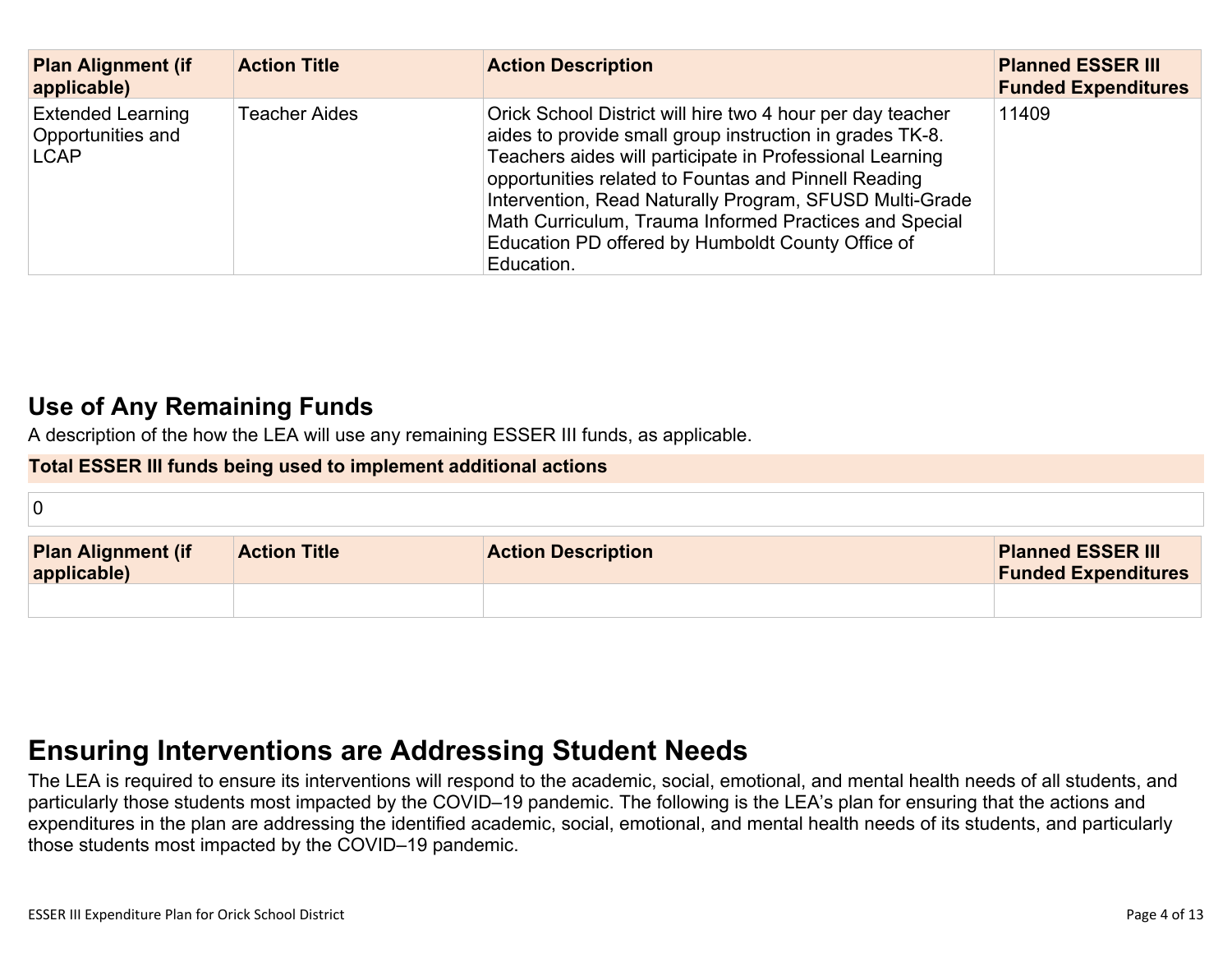| <b>Action Title(s)</b>     | <b>How Progress will be Monitored</b>                                                  | <b>Frequency of Progress Monitoring</b> |
|----------------------------|----------------------------------------------------------------------------------------|-----------------------------------------|
| <b>ELA Assessment tk-4</b> | Fountas and Pinnel assessment data submitted<br>to administration                      | Every 6 weeks                           |
| ELA Assessment 5-8         | Read Naturally assessment data submitted to<br>administration                          | Every 6 weeks                           |
| Math Assessment tk-4       | SFUSD math curriculum/or other approved<br>assessment data submitted to administration | Every 6 weeks                           |
| Math Assessment 5-8        | Curriculum embedded /or other approved<br>assessment data submitted to administration  | Every 6 weeks                           |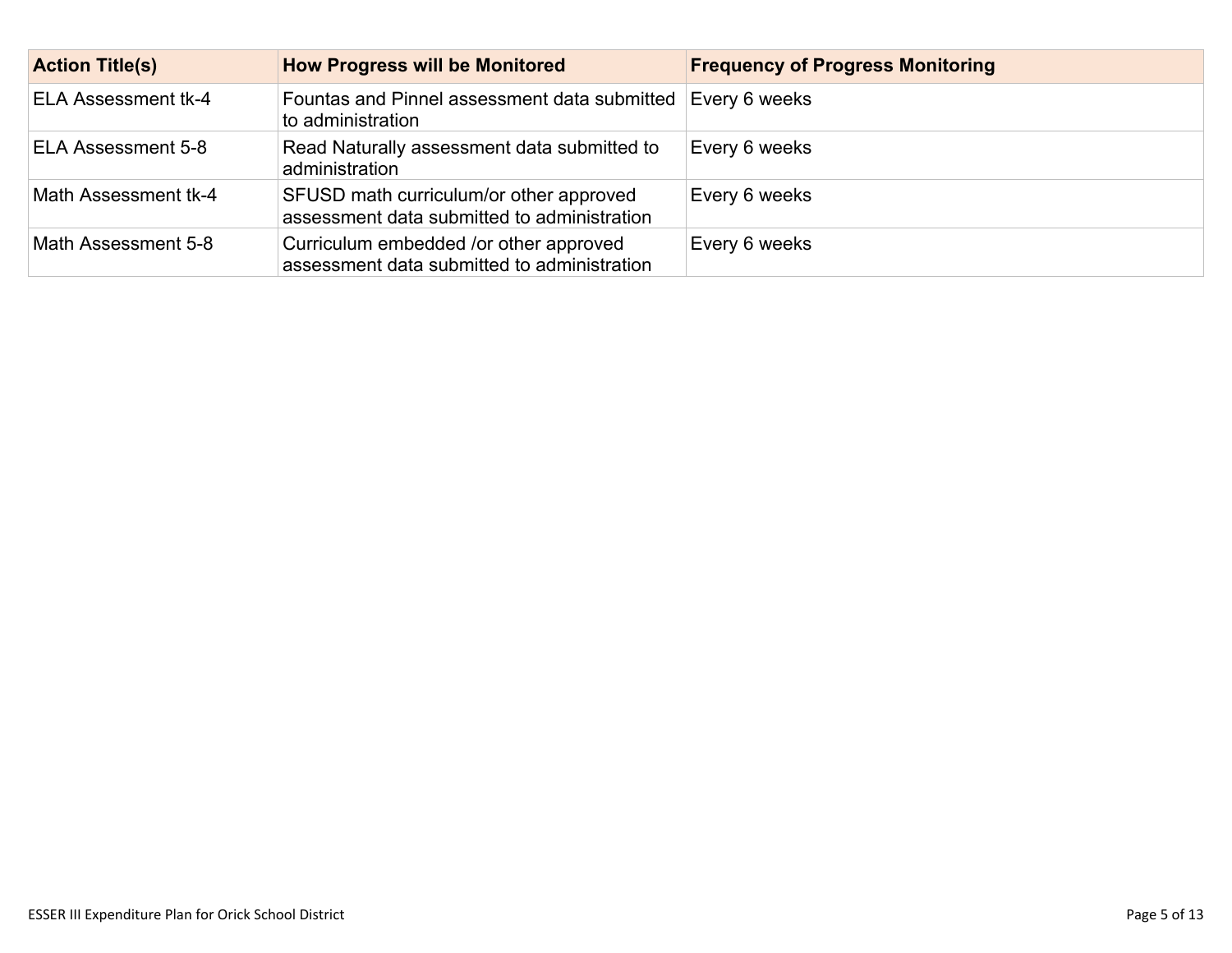# **ESSER III Expenditure Plan Instructions**

#### **Introduction**

School districts, county offices of education (COEs), or charter schools, collectively known as local educational agencies (LEAs), that receive Elementary and Secondary School Emergency Relief (ESSER) funds under the American Rescue Plan (ARP) Act, referred to as ESSER III funds, are required to develop a plan for how they will use ESSER III funds to, at a minimum, address students' academic, social, emotional, and mental health needs, as well as the opportunity gaps that existed before, and were exacerbated by, the COVID-19 pandemic.

The plan must be adopted by the local governing board or body of the LEA at a public meeting on or before October 29, 2021 and must be submitted for review and approval within five days of adoption. A school district must submit its ESSER III Expenditure Plan to its COE for review and approval; a COE must submit its plan to the California Department of Education for review and approval. A charter school must submit its plan to its chartering authority for review and to the COE of the county in which the charter school operates for review and approval.

In addition, consistent with the requirements of the ARP, Volume 86, *Federal Register*, page 21201, April 22, 2021, the ESSER III Expenditure Plan must be:

- Written in an understandable and uniform format;
- Written in a language that parents can understand, to the extent practicable;
	- $\circ$  If it is not practicable to provide written translations to a parent with limited English proficiency, the plan must be orally translated for parents
- Provided in an alternative format to a parent who is an individual with a disability as defined by the Americans with Disabilities Act, upon request; and
- Be made publicly available on the LEA's website.

For additional information regarding ESSER III funding please see the ARP Act Funding web page at <https://www.cde.ca.gov/fg/cr/arpact.asp>.

*For technical assistance related to the completion of the ESSER III Expenditure Plan, please contact [EDReliefFunds@cde.ca.gov](mailto:EDReliefFunds@cde.ca.gov).* 

## **Fiscal Requirements**

- The LEA must use at least 20 percent (20%) of its ESSER III apportionment for expenditures related to addressing the academic impact of lost instructional time through the implementation of evidence-based interventions, such as summer learning or summer enrichment, extended day, comprehensive afterschool programs, or extended school year programs.
	- o For purposes of this requirement, "evidence-based interventions" include practices or programs that have **evidence** to show that they are effective at producing results and improving outcomes when implemented. This kind of evidence has generally been produced through formal studies and research. There are four tiers, or levels, of evidence: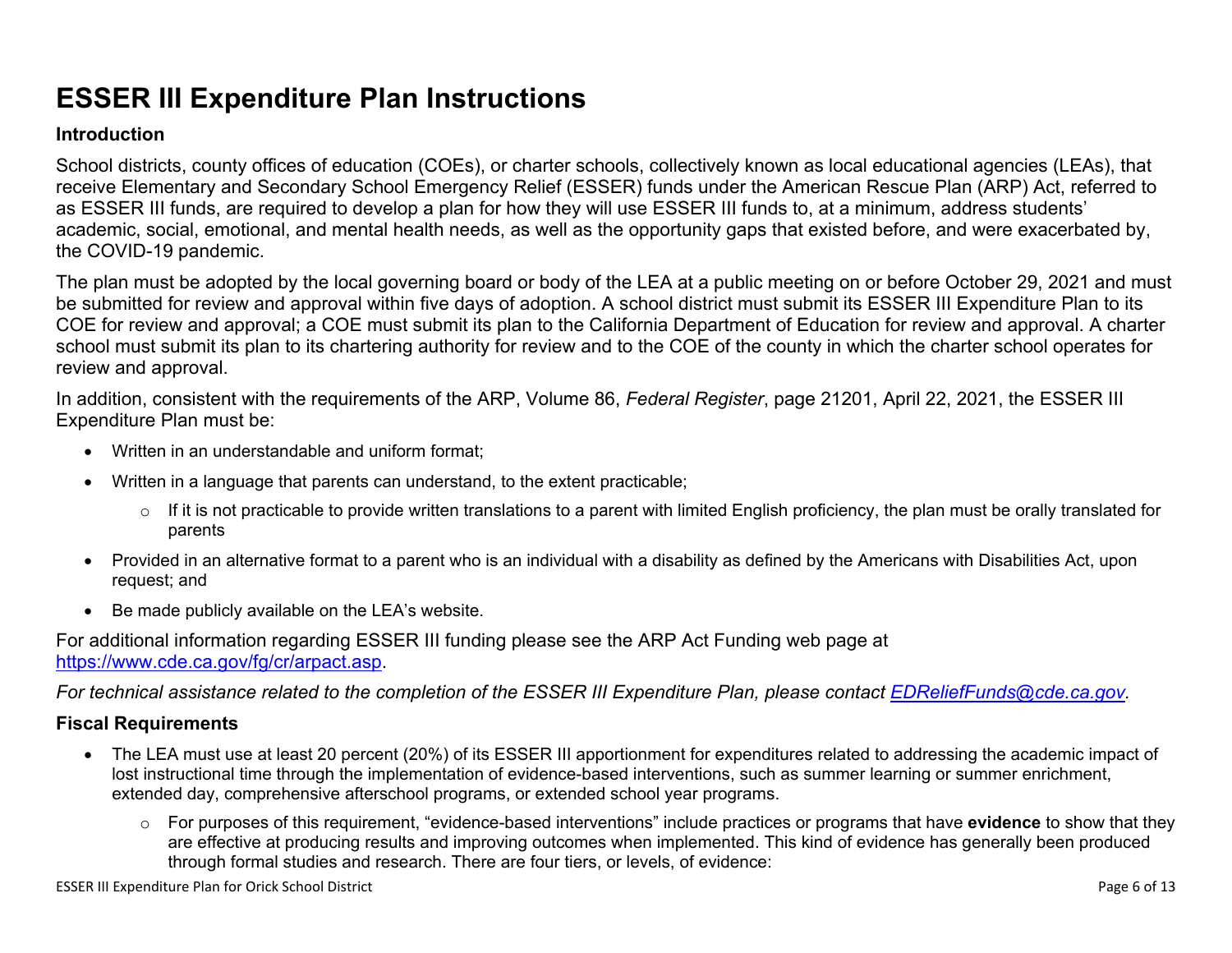- **Tier 1 Strong Evidence**: the effectiveness of the practices or programs is supported by one or more well-designed and wellimplemented randomized control experimental studies.
- **Tier 2 Moderate Evidence**: the effectiveness of the practices or programs is supported by one or more well-designed and wellimplemented quasi-experimental studies.
- Tier 3 Promising Evidence: the effectiveness of the practices or programs is supported by one or more well-designed and wellimplemented correlational studies (with statistical controls for selection bias).
- **EXTIET 4 Demonstrates a Rationale**: practices that have a well-defined logic model or theory of action, are supported by research, and have some effort underway by a State Educational Agency, LEA, or outside research organization to determine their effectiveness.
- o **For additional information please see the Evidence-Based Interventions Under the ESSA web page at**  <https://www.cde.ca.gov/re/es/evidence.asp>**.**
- The LEA must use the remaining ESSER III funds consistent with section 2001(e)(2) of the ARP Act, including for:
	- $\circ$  Any activity authorized by the Elementary and Secondary Education Act (ESEA) of 1965;
	- $\circ$  Any activity authorized by the Individuals with Disabilities Education Act (IDEA);
	- o Any activity authorized by the Adult Education and Family Literacy Act;
	- $\circ$  Any activity authorized by the Carl D. Perkins Career and Technical Education Act of 2006;
	- $\circ$  Coordination of preparedness and response efforts of LEAs with State, local, Tribal, and territorial public health departments, and other relevant agencies, to improve coordinated responses among such entities to prevent, prepare for, and respond to COVID-19;
	- $\circ$  Activities to address the unique needs of low-income students, students with disabilities, English learners, racial and ethnic minorities, homeless students, and foster youth, including how outreach and service delivery will meet the needs of each population;
	- o Developing and implementing procedures and systems to improve the preparedness and response efforts of LEAs;
	- $\circ$  Training and professional development for staff of the LEA on sanitation and minimizing the spread of infectious diseases;
	- $\circ$  Purchasing supplies to sanitize and clean the facilities of an LEA, including buildings operated by such agency;
	- $\circ$  Planning for, coordinating, and implementing activities during long-term closures, including providing meals to eligible students, providing technology for online learning to all students, providing guidance for carrying out requirements under IDEA, and ensuring other educational services can continue to be provided consistent with all Federal, State, and local requirements;
	- $\circ$  Purchasing education technology (including hardware, software, and connectivity) for students who are served by the LEA that aids in regular and substantive educational interaction between students and their classroom instructors, including low-income students and children with disabilities, which may include assistive technology or adaptive equipment;
	- $\circ$  Providing mental health services and supports, including through the implementation of evidence-based full-service community schools;
	- o Planning and implementing activities related to summer learning and supplemental after school programs, including providing classroom instruction or online learning during the summer months and addressing the needs of underserved students;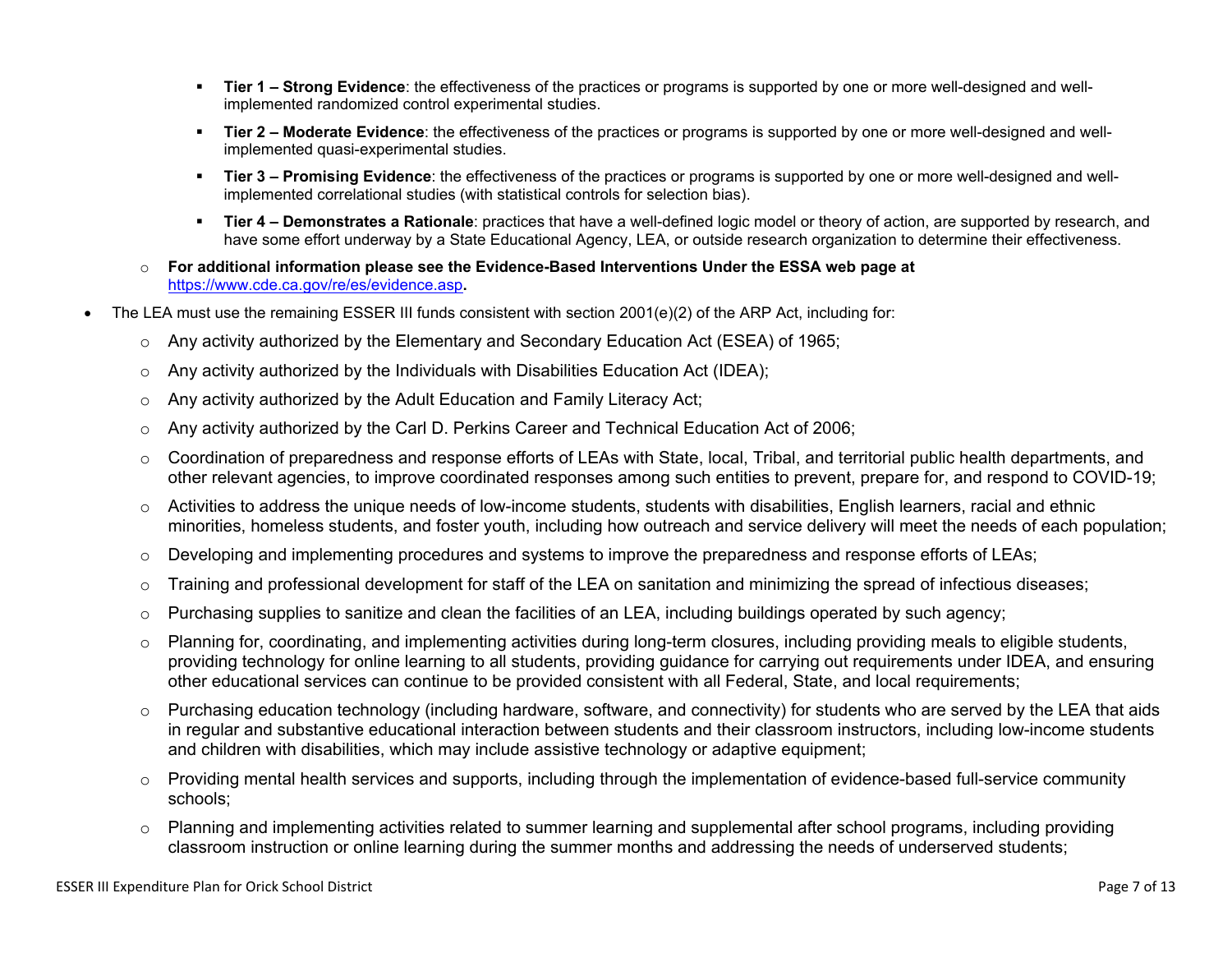- $\circ$  Addressing learning loss among students, including underserved students, by:
	- Administering and using high-quality assessments that are valid and reliable, to accurately assess students' academic progress and assist educators in meeting students' academic needs, including through differentiated instruction,
	- **•** Implementing evidence-based activities to meet the comprehensive needs of students,
	- Providing information and assistance to parents and families of how they can effectively support students, including in a distance learning environment, and
	- Tracking student attendance and improving student engagement in distance education;

**Note:** A definition of "underserved students" is provided in the Community Engagement section of the instructions.

- $\circ$  School facility repairs and improvements to enable operation of schools to reduce risks of virus transmission and exposure to environmental health hazards, and to support student health needs;
- $\circ$  Inspection, testing, maintenance, repair, replacement, and upgrade projects to improve the indoor air quality in school facilities, including mechanical and nonmechanical heating, ventilation, and air conditioning systems, filtering, purification and other air cleaning, fans, control systems, and window and door replacement;
- $\circ$  Developing strategies and implementing public health protocols including, to the greatest extent practicable, policies in line with guidance from the Centers for Disease Control and Prevention (CDC) for the reopening and operation of school facilities to effectively maintain the health and safety of students, educators, and other staff;
- $\circ$  Other activities that are necessary to maintain the operation of and continuity of services in LEAs and continuing to employ existing staff of the LEA.

## <span id="page-7-0"></span>**Other LEA Plans Referenced in this Plan**

In developing the plan, the LEA has flexibility to include community input and/or actions included in other planning documents, such as the Local Control and Accountability Plan (LCAP) and/or the Expanded Learning Opportunities (ELO) Grant Plan, provided that the input and/or actions address the requirements of the ESSER III Expenditure Plan.

An LEA that chooses to utilize community input and/or actions from other planning documents must provide the name of the plan(s) referenced by the LEA and a description of where the plan(s) may be accessed by the public (such as a link to a web page or the street address of where the plan(s) are available) in the table. The LEA may add or delete rows from the table as necessary.

An LEA that chooses not to utilize community input and/or actions from other planning documents may provide a response of "Not Applicable" in the table.

#### <span id="page-7-1"></span>**Summary of Expenditures**

The Summary of Expenditures table provides an overview of the ESSER III funding received by the LEA and how the LEA plans to use its ESSER III funds to support the strategies and interventions being implemented by the LEA.

#### **Instructions**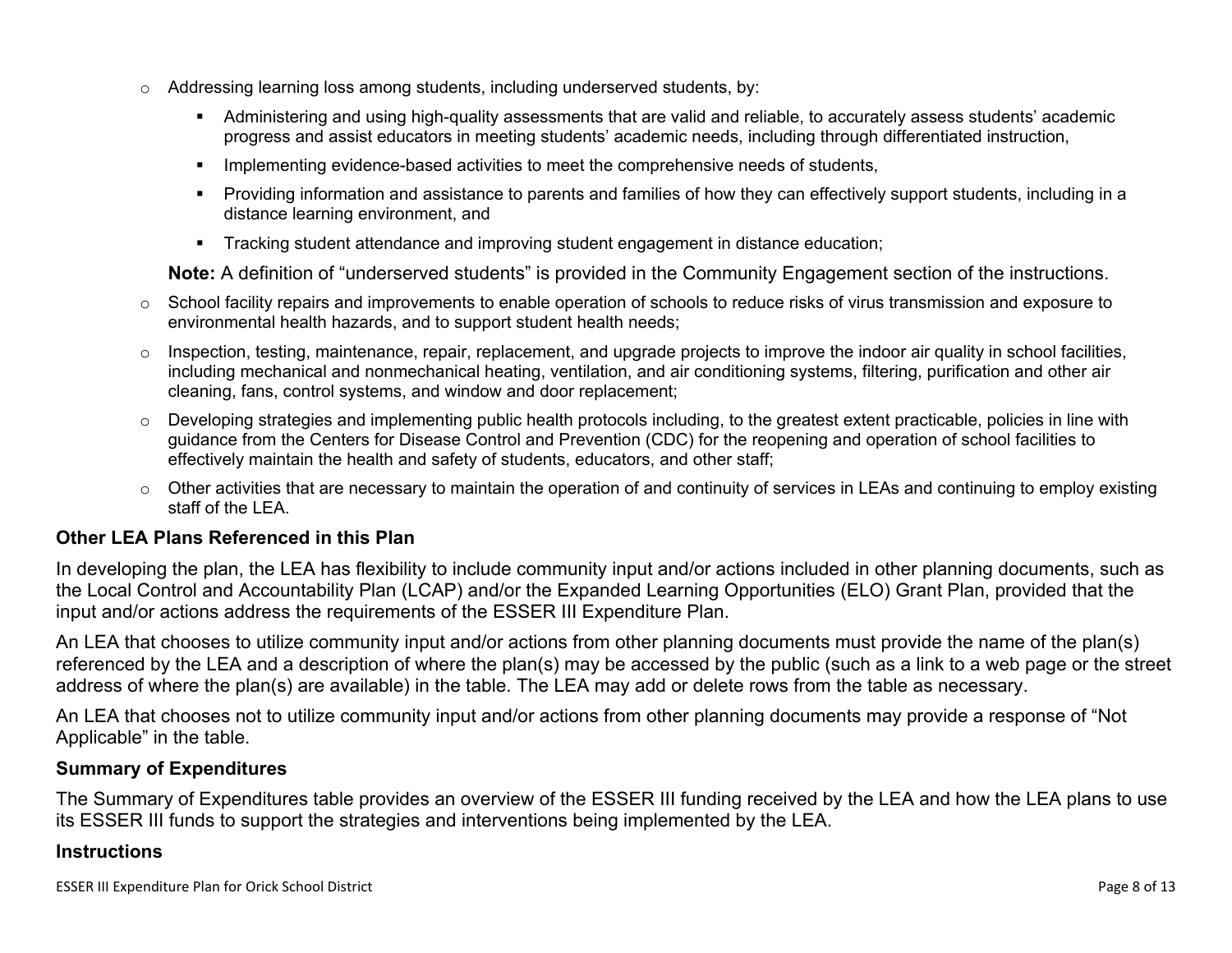For the 'Total ESSER III funds received by the LEA,' provide the total amount of ESSER III funds received by the LEA.

In the Total Planned ESSER III Expenditures column of the table, provide the amount of ESSER III funds being used to implement the actions identified in the applicable plan sections.

For the 'Total ESSER III funds included in this plan,' provide the total amount of ESSER III funds being used to implement actions in the plan.

## <span id="page-8-0"></span>**Community Engagement**

#### **Purpose and Requirements**

An LEA's decisions about how to use its ESSER III funds will directly impact the students, families, and the local community, and thus the LEA's plan must be tailored to the specific needs faced by students and schools. These community members will have significant insight into what prevention and mitigation strategies should be pursued to keep students and staff safe, as well as how the various COVID–19 prevention and mitigation strategies impact teaching, learning, and day-to-day school experiences.

An LEA must engage in meaningful consultation with the following community members, as applicable to the LEA:

- Students:
- Families, including families that speak languages other than English;
- School and district administrators, including special education administrators;
- Teachers, principals, school leaders, other educators, school staff, and local bargaining units, as applicable.

"Meaningful consultation" with the community includes considering the perspectives and insights of each of the required community members in identifying the unique needs of the LEA, especially related to the effects of the COVID-19 pandemic. Comprehensive strategic planning will utilize these perspectives and insights to determine the most effective strategies and interventions to address these needs through the programs and services the LEA implements with its ESSER III funds.

Additionally, an LEA must engage in meaningful consultation with the following groups to the extent that they are present or served in the LEA:

- Tribes:
- Civil rights organizations, including disability rights organizations (e.g. the American Association of People with Disabilities, the American Civil Liberties Union, National Association for the Advancement of Colored People, etc.); and
- Individuals or advocates representing the interests of children with disabilities, English learners, homeless students, foster youth, migratory students, children who are incarcerated, and other underserved students.
	- o For purposes of this requirement "underserved students" include:
		- Students who are low-income: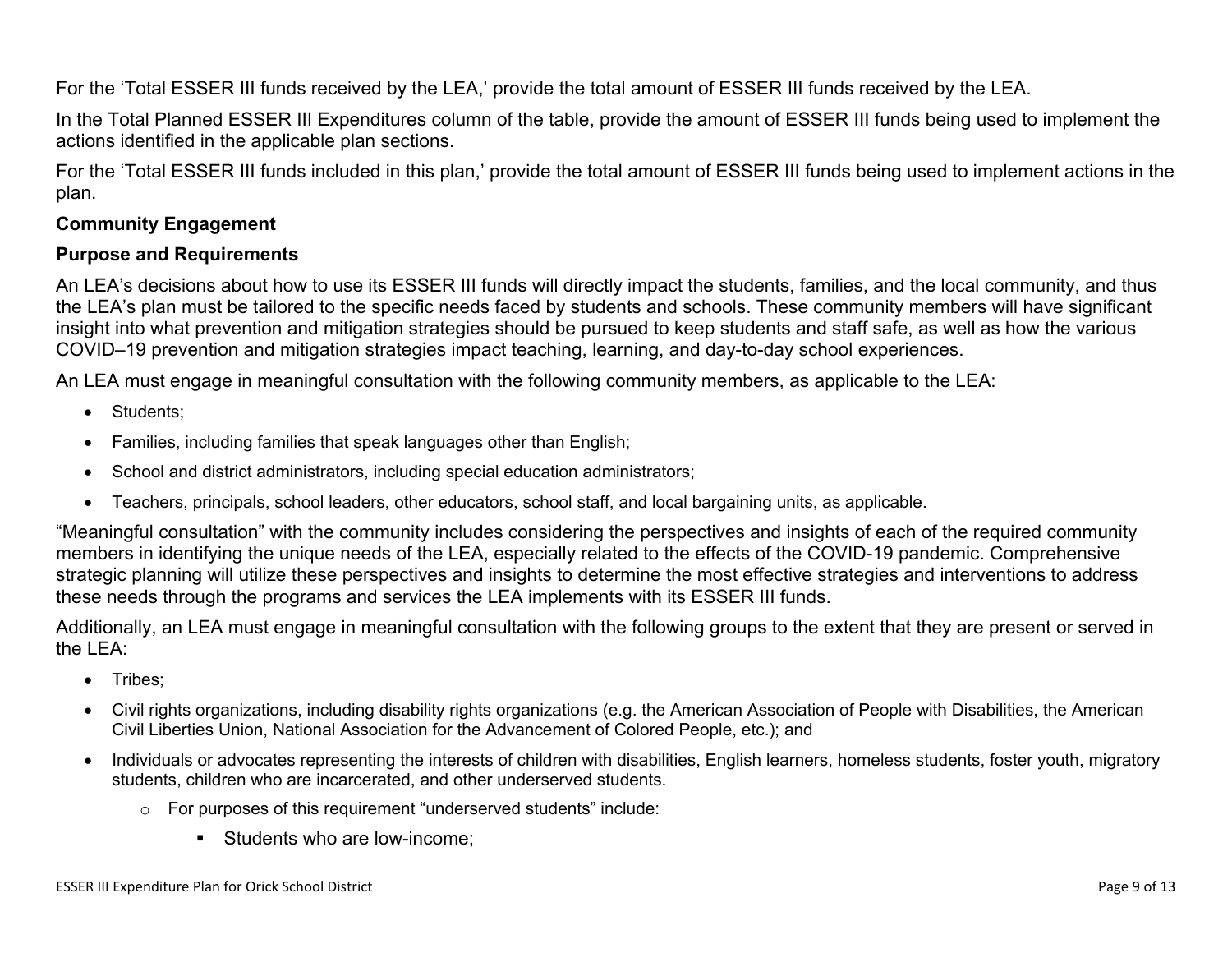- **EXEC** Students who are English learners;
- Students of color:
- **EXECUTE:** Students who are foster youth;
- **E** Homeless students;
- Students with disabilities: and
- Migratory students.

LEAs are also encouraged to engage with community partners, expanded learning providers, and other community organizations in developing the plan.

Information and resources that support effective community engagement may be found under *Resources* on the following web page of the CDE's website: <https://www.cde.ca.gov/re/lc>.

## **Instructions**

In responding to the following prompts, the LEA may reference or include input provided by community members during the development of existing plans, including the LCAP and/or the ELO Grant Plan, to the extent that the input is applicable to the requirements of the ESSER III Expenditure Plan. Descriptions provided should include sufficient detail yet be sufficiently succinct to promote a broad understanding among the LEA's local community.

## **A description of the efforts made by the LEA to meaningfully consult with its required community members and the opportunities provided by the LEA for public input in the development of the plan.**

A sufficient response to this prompt will describe how the LEA sought to meaningfully consult with its required community members in the development of the plan, how the LEA promoted the opportunities for community engagement, and the opportunities that the LEA provided for input from the public at large into the development of the plan.

As noted above, a description of "meaningful consultation" with the community will include an explanation of how the LEA has considered the perspectives and insights of each of the required community members in identifying the unique needs of the LEA, especially related to the effects of the COVID-19 pandemic.

## **A description of the how the development of the plan was influenced by community input.**

A sufficient response to this prompt will provide clear, specific information about how input from community members and the public at large was considered in the development of the LEA's plan for its use of ESSER III funds. This response must describe aspects of the ESSER III Expenditure Plan that were influenced by or developed in response to input from community members.

- For the purposes of this prompt, "aspects" may include:
	- Prevention and mitigation strategies to continuously and safely operate schools for in-person learning;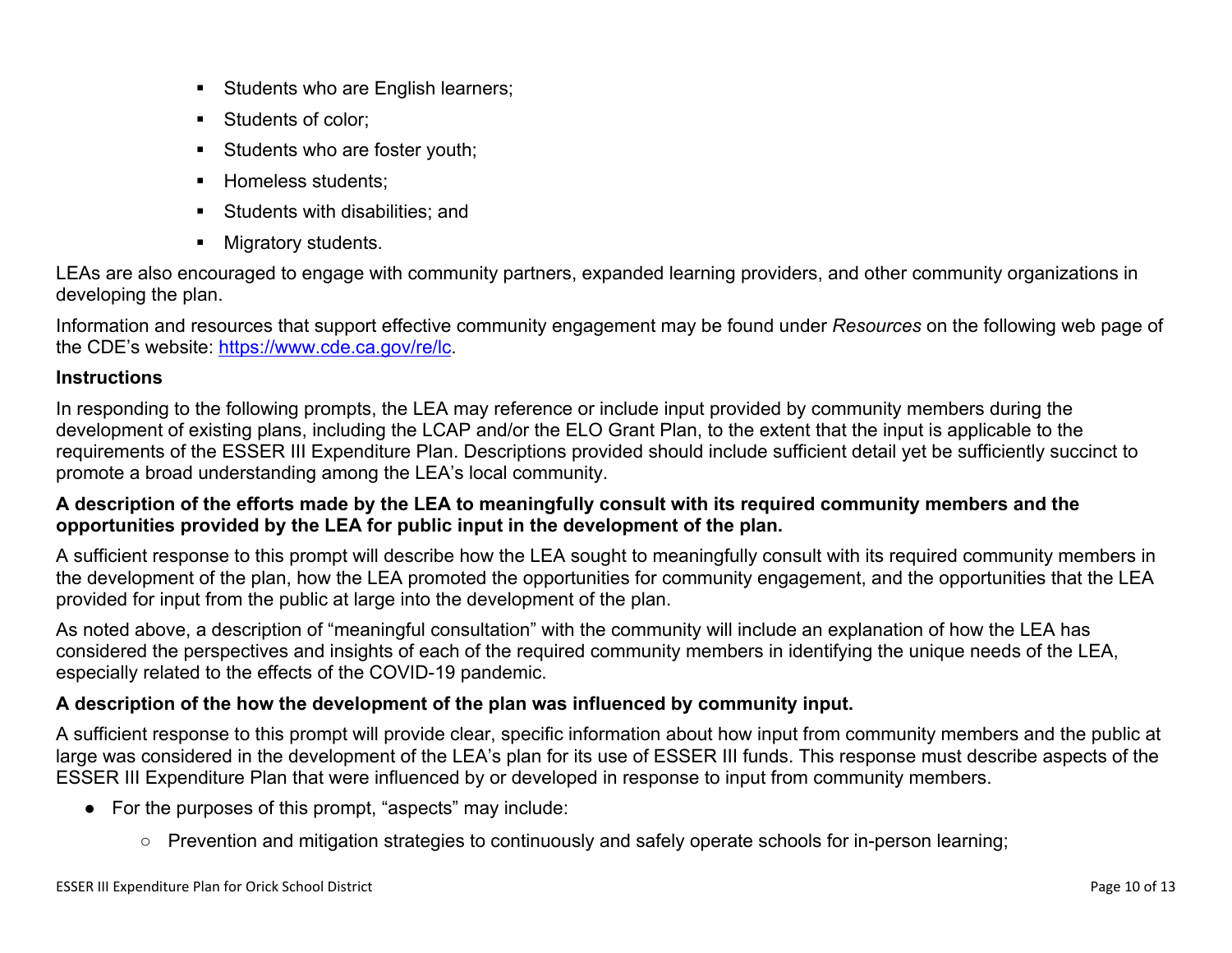- Strategies to address the academic impact of lost instructional time through implementation of evidence-based interventions (e.g. summer learning or summer enrichment, extended day, comprehensive afterschool programs, or extended school year programs);
- Any other strategies or activities implemented with the LEA's ESSER III fund apportionment consistent with section 2001(e)(2) of the ARP Act; and
- Progress monitoring to ensure interventions address the academic, social, emotional, and mental health needs for all students, especially those students disproportionately impacted by COVID-19

For additional information and guidance, please see the U.S. Department of Education's Roadmap to Reopening Safely and Meeting All Students' Needs Document, available here: [https://www2.ed.gov/documents/coronavirus/reopening-2.pdf.](https://www2.ed.gov/documents/coronavirus/reopening-2.pdf)

## <span id="page-10-0"></span>**Planned Actions and Expenditures**

#### **Purpose and Requirements**

As noted in the Introduction, an LEA receiving ESSER III funds is required to develop a plan to use its ESSER III funds to, at a minimum, address students' academic, social, emotional, and mental health needs, as well as the opportunity gaps that existed before, and were exacerbated by, the COVID-19 pandemic.

#### **Instructions**

An LEA has the flexibility to include actions described in existing plans, including the LCAP and/or ELO Grant Plan, to the extent that the action(s) address the requirements of the ESSER III Expenditure Plan. When including action(s) from other plans, the LEA must describe how the action(s) included in the ESSER III Expenditure Plan supplement the work described in the plan being referenced. The LEA must specify the amount of ESSER III funds that it intends to use to implement the action(s); these ESSER III funds must be in addition to any funding for those action(s) already included in the plan(s) referenced by the LEA. Descriptions of actions provided should include sufficient detail yet be sufficiently succinct to promote a broad understanding among the LEA's local community.

#### <span id="page-10-1"></span>**Strategies for Continuous and Safe In-Person Learning**

Provide the total amount of funds being used to implement actions related to Continuous and Safe In-Person Learning, then complete the table as follows:

- If the action(s) are included in another plan, identify the plan and provide the applicable goal and/or action number from the plan. If the action(s) are not included in another plan, write "N/A".
- Provide a short title for the action(s).
- Provide a description of the action(s) the LEA will implement using ESSER III funds for prevention and mitigation strategies that are, to the greatest extent practicable, in line with the most recent CDC guidance, in order to continuously and safely operate schools for in-person learning.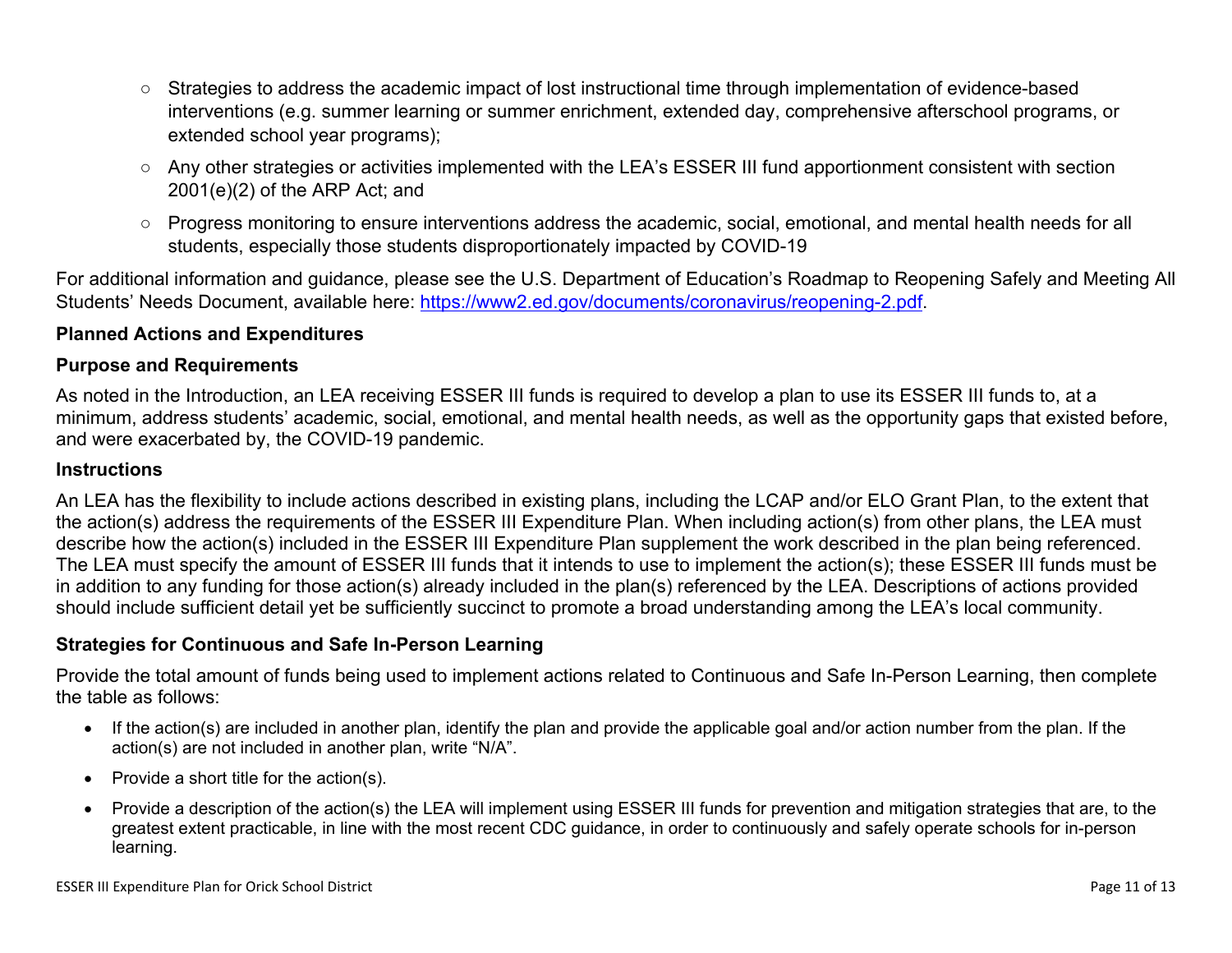• Specify the amount of ESSER III funds the LEA plans to expend to implement the action(s); these ESSER III funds must be in addition to any funding for those action(s) already included in the plan(s) referenced by the LEA.

#### <span id="page-11-0"></span>**Addressing the Impact of Lost Instructional Time**

As a reminder, the LEA must use not less than 20 percent of its ESSER III funds to address the academic impact of lost instructional time. Provide the total amount of funds being used to implement actions related to addressing the impact of lost instructional time, then complete the table as follows:

- If the action(s) are included in another plan, identify the plan and provide the applicable goal and/or action number from the plan. If the action(s) are not included in another plan, write "N/A".
- Provide a short title for the action(s).
- Provide a description of the action(s) the LEA will implement using ESSER III funds to address the academic impact of lost instructional time through the implementation of evidence-based interventions, such as summer learning or summer enrichment, extended day, comprehensive afterschool programs, or extended school year programs.
- Specify the amount of ESSER III funds the LEA plans to expend to implement the action(s); these ESSER III funds must be in addition to any funding for those action(s) already included in the plan(s) referenced by the LEA.

#### <span id="page-11-1"></span>**Use of Any Remaining Funds**

After completing the Strategies for Continuous and Safe In-Person Learning and the Addressing the Impact of Lost Instructional Time portions of the plan, the LEA may use any remaining ESSER III funds to implement additional actions to address students' academic, social, emotional, and mental health needs, as well as to address opportunity gaps, consistent with the allowable uses identified above in the Fiscal Requirements section of the Instructions. LEAs choosing to use ESSER III funds in this manner must provide the total amount of funds being used to implement actions with any remaining ESSER III funds, then complete the table as follows:

- If the action(s) are included in another plan, identify the plan and provide the applicable goal and/or action number from the plan. If the action(s) are not included in another plan, write "N/A".
- Provide a short title for the action(s).
- Provide a description of any additional action(s) the LEA will implement to address students' academic, social, emotional, and mental health needs, as well as to address opportunity gaps, consistent with the allowable uses identified above in the Fiscal Requirements section of the Instructions. If an LEA has allocated its entire apportionment of ESSER III funds to strategies for continuous and safe in-person learning and/or to addressing the impact of lost instructional time, the LEA may indicate that it is not implementing additional actions.
- Specify the amount of ESSER III funds the LEA plans to expend to implement the action(s); these ESSER III funds must be in addition to any funding for those action(s) already included in the plan(s) referenced by the LEA. If the LEA it is not implementing additional actions the LEA must indicate "\$0".

#### <span id="page-11-2"></span>**Ensuring Interventions are Addressing Student Needs**